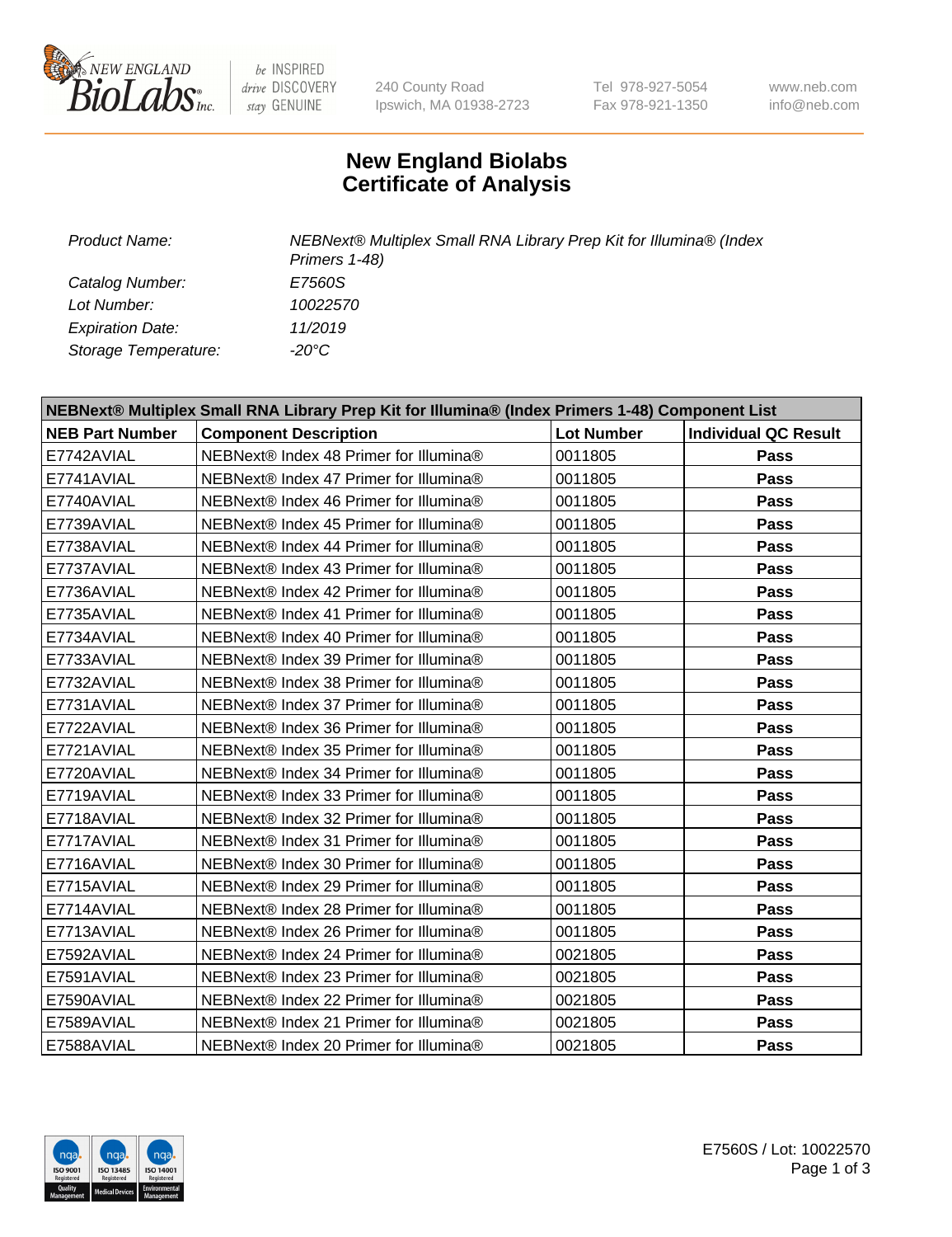

be INSPIRED drive DISCOVERY stay GENUINE

240 County Road Ipswich, MA 01938-2723 Tel 978-927-5054 Fax 978-921-1350 www.neb.com info@neb.com

| NEBNext® Multiplex Small RNA Library Prep Kit for Illumina® (Index Primers 1-48) Component List |                                                 |                   |                             |  |  |
|-------------------------------------------------------------------------------------------------|-------------------------------------------------|-------------------|-----------------------------|--|--|
| <b>NEB Part Number</b>                                                                          | <b>Component Description</b>                    | <b>Lot Number</b> | <b>Individual QC Result</b> |  |  |
| E7587AVIAL                                                                                      | NEBNext® Index 19 Primer for Illumina®          | 0021805           | Pass                        |  |  |
| E7586AVIAL                                                                                      | NEBNext® Index 18 Primer for Illumina®          | 0021805           | Pass                        |  |  |
| E7585AVIAL                                                                                      | NEBNext® Index 17 Primer for Illumina®          | 0031805           | Pass                        |  |  |
| E7584AVIAL                                                                                      | NEBNext® Index 16 Primer for Illumina®          | 0031805           | Pass                        |  |  |
| E7583AVIAL                                                                                      | NEBNext® Index 15 Primer for Illumina®          | 0021805           | Pass                        |  |  |
| E7582AVIAL                                                                                      | NEBNext® Index 14 Primer for Illumina®          | 0021805           | Pass                        |  |  |
| E7581AVIAL                                                                                      | NEBNext® Index 13 Primer for Illumina®          | 0021805           | Pass                        |  |  |
| E7562AVIAL                                                                                      | NEBNext® Index 27 Primer for Illumina®          | 0011805           | Pass                        |  |  |
| E7561AVIAL                                                                                      | NEBNext® Index 25 Primer for Illumina®          | 0011805           | Pass                        |  |  |
| E7355AAVIAL                                                                                     | ProtoScript® II Reverse Transcriptase           | 0041805           | Pass                        |  |  |
| E7334AAVIAL                                                                                     | NEBNext® First Strand Synthesis Reaction Buffer | 0161805           | Pass                        |  |  |
| E7333AAVIAL                                                                                     | NEBNext® SR RT Primer for Illumina®             | 0071805           | Pass                        |  |  |
| E7332AAVIAL                                                                                     | NEBNext® 3' SR Adaptor for Illumina®            | 0081805           | Pass                        |  |  |
| E7328AVIAL                                                                                      | NEBNext® 5' SR Adaptor for Illumina®            | 0071805           | Pass                        |  |  |
| E7327AAVIAL                                                                                     | <b>Nuclease Free Water</b>                      | 0011805           | Pass                        |  |  |
| E7326AAVIAL                                                                                     | <b>TE Buffer</b>                                | 0091805           | Pass                        |  |  |
| E7325AAVIAL                                                                                     | Linear Acrylamide                               | 0041805           | Pass                        |  |  |
| E7324AAVIAL                                                                                     | <b>DNA Gel Elution Buffer</b>                   | 0101805           | Pass                        |  |  |
| E7323AAVIAL                                                                                     | Quick-Load® pBR322 DNA-Mspl Digest              | 0101805           | <b>Pass</b>                 |  |  |
| E7322AVIAL                                                                                      | NEBNext® Index 12 Primer for Illumina®          | 0061805           | Pass                        |  |  |
| E7321AVIAL                                                                                      | NEBNext® Index 11 Primer for Illumina®          | 0051805           | <b>Pass</b>                 |  |  |
| E7320AVIAL                                                                                      | NEBNext® Index 10 Primer for Illumina®          | 0051805           | Pass                        |  |  |
| E7319AVIAL                                                                                      | NEBNext® Index 9 Primer for Illumina®           | 0061805           | Pass                        |  |  |
| E7318AVIAL                                                                                      | NEBNext® Index 8 Primer for Illumina®           | 0061805           | Pass                        |  |  |
| E7317AVIAL                                                                                      | NEBNext® Index 7 Primer for Illumina®           | 0061805           | Pass                        |  |  |
| E7316AVIAL                                                                                      | NEBNext® Index 6 Primer for Illumina®           | 0051805           | Pass                        |  |  |
| E7315AVIAL                                                                                      | NEBNext® Index 5 Primer for Illumina®           | 0061805           | Pass                        |  |  |
| E7314AVIAL                                                                                      | NEBNext® Index 4 Primer for Illumina®           | 0051805           | Pass                        |  |  |
| E7313AVIAL                                                                                      | NEBNext® Index 3 Primer for Illumina®           | 0061805           | Pass                        |  |  |
| E7312AVIAL                                                                                      | NEBNext® Index 2 Primer for Illumina®           | 0051805           | <b>Pass</b>                 |  |  |
| E7311AVIAL                                                                                      | NEBNext® Index 1 Primer for Illumina®           | 0041805           | Pass                        |  |  |
| E7310AAVIAL                                                                                     | NEBNext® SR Primer for Illumina®                | 0081805           | Pass                        |  |  |
| E7309AAVIAL                                                                                     | LongAmp® Taq 2X Master Mix                      | 0331805           | <b>Pass</b>                 |  |  |
| E7308AAVIAL                                                                                     | Murine RNase Inhibitor                          | 0311805           | Pass                        |  |  |
| E7305AAVIAL                                                                                     | NEBNext® 5' Ligation Enzyme Mix                 | 0121805           | Pass                        |  |  |
| E7304AAVIAL                                                                                     | NEBNext® 5' Ligation Reaction Buffer            | 0071805           | Pass                        |  |  |